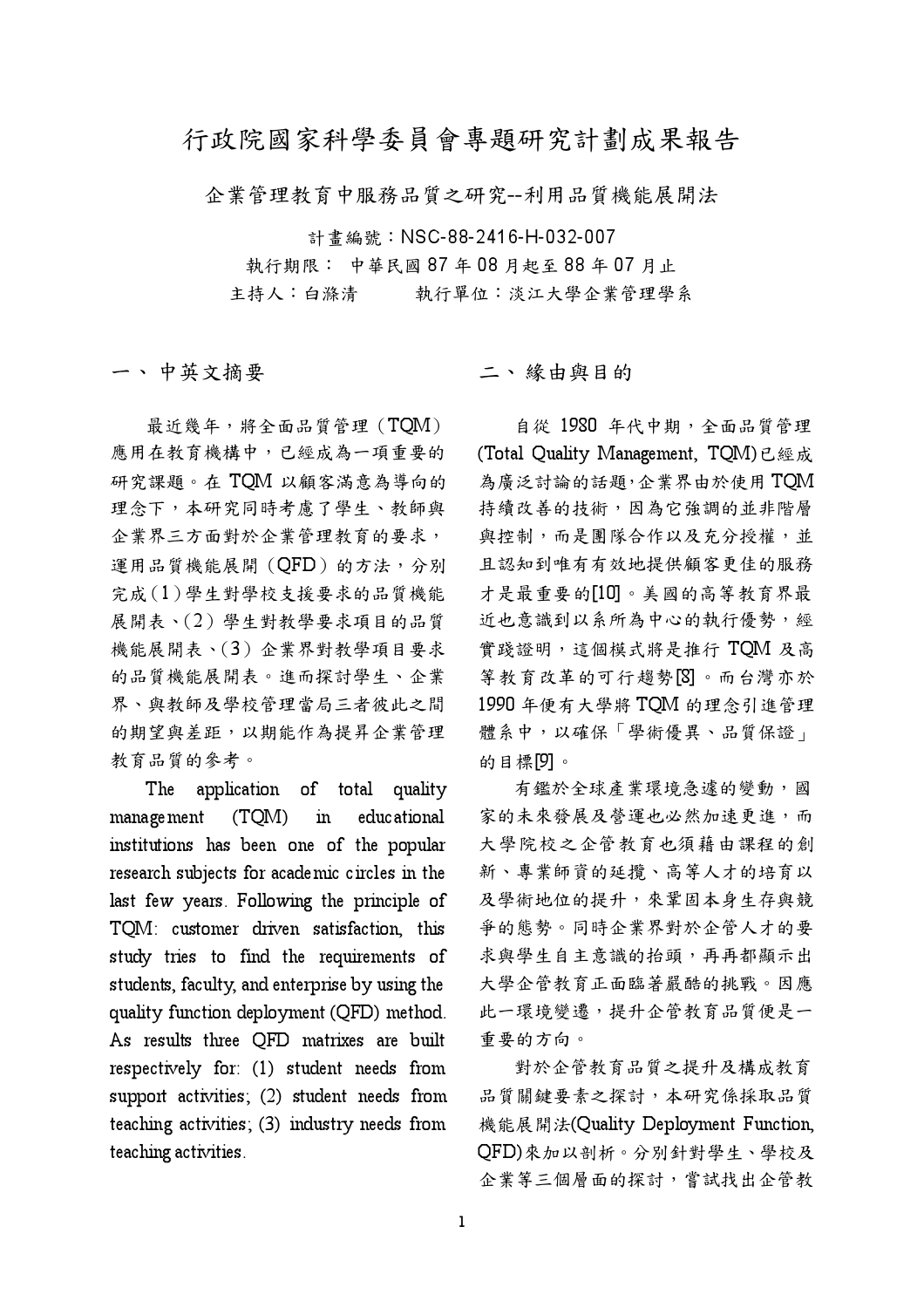育品質的關鍵要素,並予以持續的改進, 滿足各個層面的需要,此一思考模式與 TOM 的基本精神相符合。本研究希望藉由 學生、教師、及企業界的意見與調查,對 大學組織與企業管理相關學系,提出實施 全面品質教育的建議。因此,本研究之主 要目的有三:

1. 探討學生要求內容和學校支援項 目之間的關係。

2. 探討在學習過程中學生的期望與 教學方法之間的關係。

3. 探討企業界對學生能力的要求與 教學方法之間的關係。

三、結果與計論

(一)文獻彙整

學校組織通常必須同時面對內部顧客 與外部顧客,所謂內部顧客是包括了已入 學的學生、教師、行政人員、職員及學生 的家長等,而外部顧客則包括了社會、工 商業界、軍隊及教育機構等組織 [11][12][15]。學生同時兼具了顧客與共同 生產者的雙重身份,在積極參與學習的過 程中獲取知識,並且在具備增長知識基礎 後而離開教育系統。因此,學生在教育系 統中是一位「工作者」,並非一項知識和技 能的「產品」[14]。

教育的品質很難有一致的定義[18], 但若從「TQM」的品質觀:「滿足並超越 顧客的需要與期望」來看,較容易對教育 品質產生一致而明確的看法。戴明「健全 的知識系統」的概念主張,教育領導者必 須將學校視為一個完整的系統,了解學校 系統中變異如何發生最大的影響,心理學 如何對人的需要與交互作用提供一個系統 啟發,以及知識如何提供預測的基礎。將 學校視為一個系統,是創造學習環境與結 果改革的基礎[14]。在此系統中每個人彼

此影響,並為達成共同的教育目標所努 力。學生是教育系統中最基本的投入 (input), 而社會是教育系統最終的顧客。 在整個教育的過程中,系統中的每個人同 時扮演供給者與顧客的角色,一起為提昇 學生的學習品質而努力。

品質展開是一種有系統的技術方法, 從掌握顧客的需要,轉換成代用特性,來 訂定產品設計的標準,亦即為一滿足顧客 期望的企劃工具。品質展開表亦稱品質屋 (Quality House), 是將顧客要求的真正品 質,利用語言表現予以體系化,表示此與 品質特性之關聯,將顧客要求變換成代用 特性,以進行品質設計的一種展開表。其 中包含了要求品質、品質要素、關係矩陣、 企劃品質矩陣、設計品質矩陣、相關矩陣 等六部分[6]。

在相關之研究中有針對學生期望與行 政支援關係之探討[1][4],也有對學生期望 與教學方法關係之探討[7][13][17],同時也 對企業界期望與教學方法關係之探討  $[3] [5] [16]$ 

(二)分析探討

在學生期望與行政支援關聯性方面, 被學生定義為前五項「最重視」的品質要 素依序為:教師之學經歷、降低師生比、充 實電腦設備、教授研究成果、以及教學課 程之規劃。因此,在學校在資源有限的情 況下,學校欲回應學生對行政支援的要 求,應聘請學經歷豐富之教師,以滿足學 生對教師專業能力、教師教學經驗、輔助 教材豐富、互動式教學、學術交流、設置 特定學科研究小組、跨領域整合研究、研 究所的數量及學校的使命與策略等項目之 要求。

在學生期望與教學方式關聯性方面, 被學生定義為前五項「最重視」的品質要 素依序為: 配合使用專業電腦軟體教學、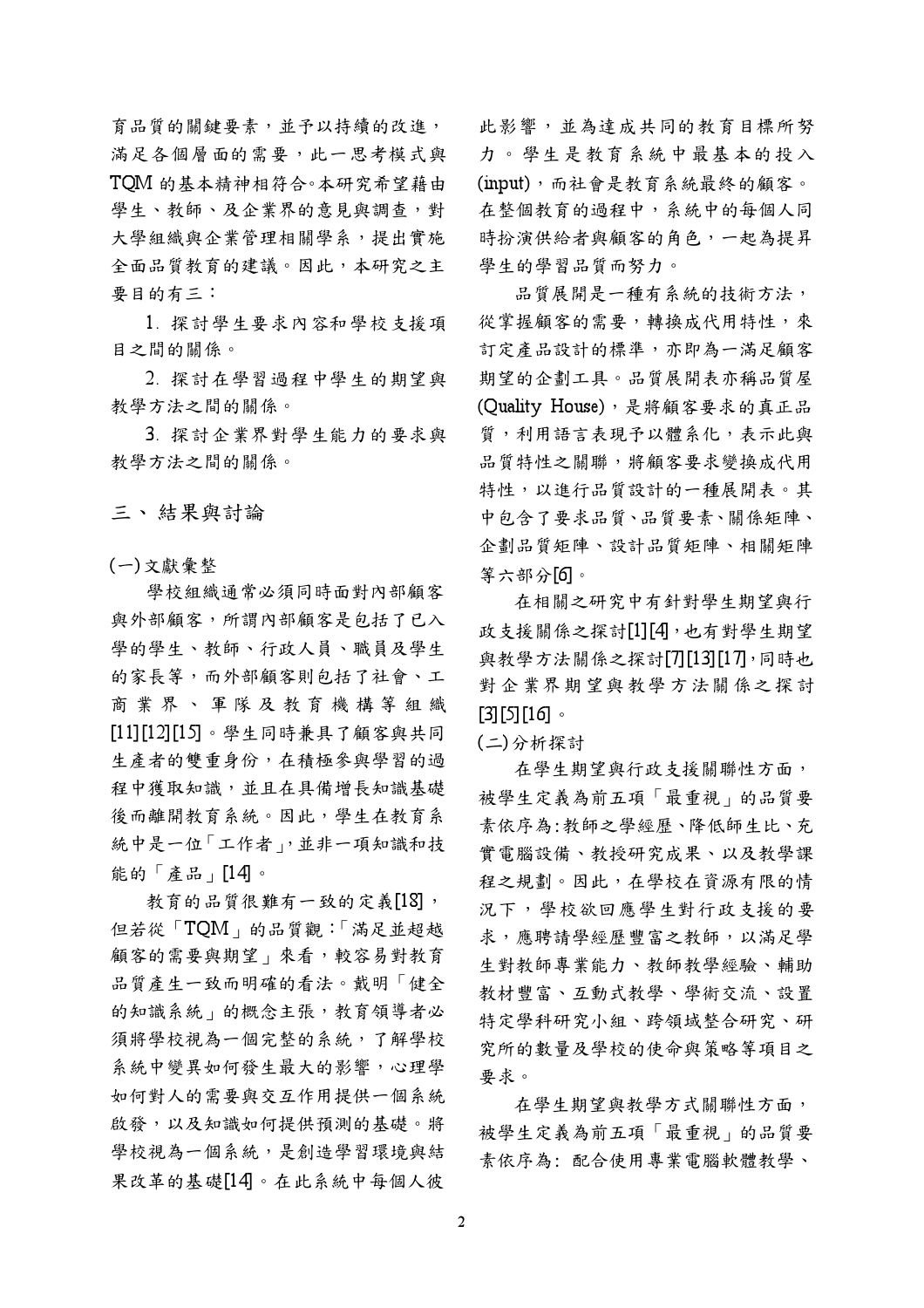聽力與電視教學方式、個案研究的方式、 報告發表的方式及課堂講授。因此,教師 授課時若配合使用雷腦軟體教學,可滿足 學生對電腦設備的要求;聽力與電視教學 方式,可滿足學生對視聽器材的要求;而 個案研究的方式,可滿足學生對課程實用 程度、引導學生獨立思考的要求;課堂講 授則可滿足學生對課程整體架構或系統性 的要求;而報告發表的方式也可滿足學生 對引導學生獨立思考的要求。

在企業界期望與教學方式關聯性方 面,被企業認定為前五項「最重視」的品 質要素依序為: 小組報告討論方式、個案 研究的方式、企業參觀與寒暑假實習方 式、報告發表的方式、及專題演講的方式。 因此,教師授課時若採小組報告討論方 式,可滿足企業界對學生培養團隊合作精 神、解決問題能力、規劃能力、領導能力、 人際關係技巧、溝通能力、協調能力、分 析問題能力等的要求;個案研究的方式, 可滿足企業界對學生培養團隊合作精神、 解決問題能力、規劃能力、分析問題能力 等的要求;而企業參觀與寒暑假實習方 式,可滿足企業界對學生培養團隊合作精 神的要求;報告發表的方式,可滿足企業 界對學生培養溝通能力的要求;專題演講 的方式,則可滿足企業界對學生培養國際 觀/涉外能力的要求。

(三)建議方案

TQM 的觀念在企業界已行之多年,其 最主要的觀念是以顧客滿意出發點,進行 持續不斷的改善,以滿足顧客的需要。將 QFD 應用於教育中能夠確實了解顧客的 需要,並且將其所重視之重要性排序,使 組織資源朝向顧客滿意成為一可達成之目 標。而經由本研究之探討,傾聽企業及學 生的需求後,可提出幾項建議方案:

持續改善專任師資之質(學位)與量

(師生比率),以及獎勵教授研究成果是滿 足學生需要的首要工作。

加強學校在行政支援上資訊化程度 (如增加電腦設備及加強電子圖書館之服 務),並應用新科技作為教學輔助工具等皆 為學校可努力之發展方向。

加強國際化之發展,持續推動兩岸及 國際學術交流活動、與姊妹校交換學生、 舉辦寒暑假海外遊學,以符合企業界對學 生國際觀及涉外能力之要求。

教師可在教學方法上可藉由活動之舉 辦或課程設計(例如:個案比賽、企業訪 談、個案研究及建教合作等),以有效整合 理論與實務,並訓練學生發揮團隊合作精 神及增強溝通能力。

(四) 總結

綜合學生與企業界的要求,相同的部 份他們同樣認為,個案研究的方式以及報 告發表的方式是非常重要的,因為對於學 生而言可以引導他們獨立思考並且實用程 度高而企業界則認為可以培養學生們團隊 合作精神、解決問題能力、規劃能力、分 析問題能力、以及溝通能力。

不同點則是,學生較注重配合使用電 腦軟體教學、聽力與電視教學方式,顯示 電腦等新科技在學生學習過程中已佔了重 要的角色;而企業界則因為較注重學生們 團隊合作精神、人際關係技巧、協調溝通 能力、國際觀以及涉外能力,因此,對於 授課方式會較重視小組報告討論方式、企 業參觀與寒暑假實習方式以及專題演講的 方式。

四、計劃成果自評

經由本計劃之進行,依研究之目的共 可繪製三個品質機能展開表,所得之研究 成果與計劃內容及目的相符合。本研究將 OFD 方法運用於國內企管教育品質之探